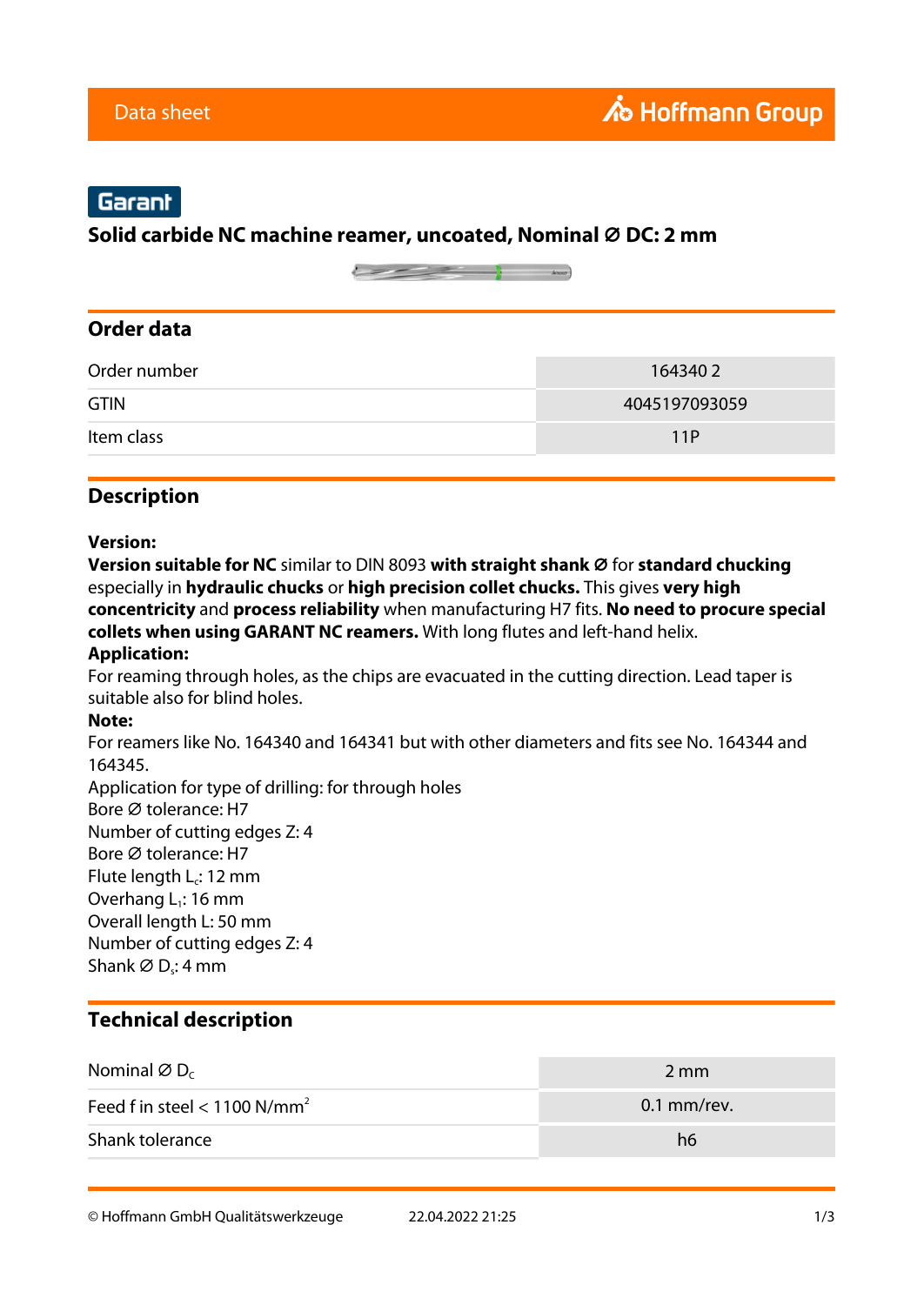| Overhang $L_1$                                                                         | <b>16 mm</b>            |
|----------------------------------------------------------------------------------------|-------------------------|
| Shank $\varnothing$ D.                                                                 | 4 mm                    |
| Overall length L                                                                       | 50 mm                   |
| Flute length $L_c$                                                                     | 12 mm                   |
| Number of cutting edges Z                                                              | 4                       |
| recommended drill $\varnothing$ in steel < 1100 N/mm <sup>2</sup><br>1.9 <sub>mm</sub> |                         |
| Bore Ø tolerance                                                                       | H7                      |
| Coating                                                                                | uncoated                |
| <b>Tool material</b>                                                                   | Solid carbide           |
| Standard                                                                               | Manufacturer's standard |
| Through-coolant                                                                        | no                      |
| Shank                                                                                  | DIN 6535 HA with h6     |
| Application for type of drilling                                                       | for through holes       |
| Colour ring                                                                            | green                   |
| Type of product                                                                        | Phillips bit            |

## **User data**

|                                  | <b>Suitability</b>                           | $V_c$              | <b>ISO</b> code |
|----------------------------------|----------------------------------------------|--------------------|-----------------|
| Aluminium (short<br>chipping)    | suitable                                     | $30 \text{ m/min}$ | N               |
| Alu > 10% Si                     | suitable                                     | $25 \text{ m/min}$ | N               |
| Steel < $500$ N/mm <sup>2</sup>  | suitable                                     | 13 m/min           | P               |
| Steel < 750 $N/mm^2$             | suitable                                     | 13 m/min           | P               |
| Steel < 900 $N/mm^2$             | suitable                                     | $10 \text{ m/min}$ | P               |
| Steel < $1100$ N/mm <sup>2</sup> | suitable                                     | 8 m/min            | P               |
| Steel < $1400$ N/mm <sup>2</sup> | suitable                                     | 6 m/min            | P               |
| INOX < 900 N/mm <sup>2</sup>     | suitable only under<br>restricted conditions | $10 \text{ m/min}$ | M               |
| INOX > 900 N/mm <sup>2</sup>     | suitable only under<br>restricted conditions | 8 m/min            | M               |